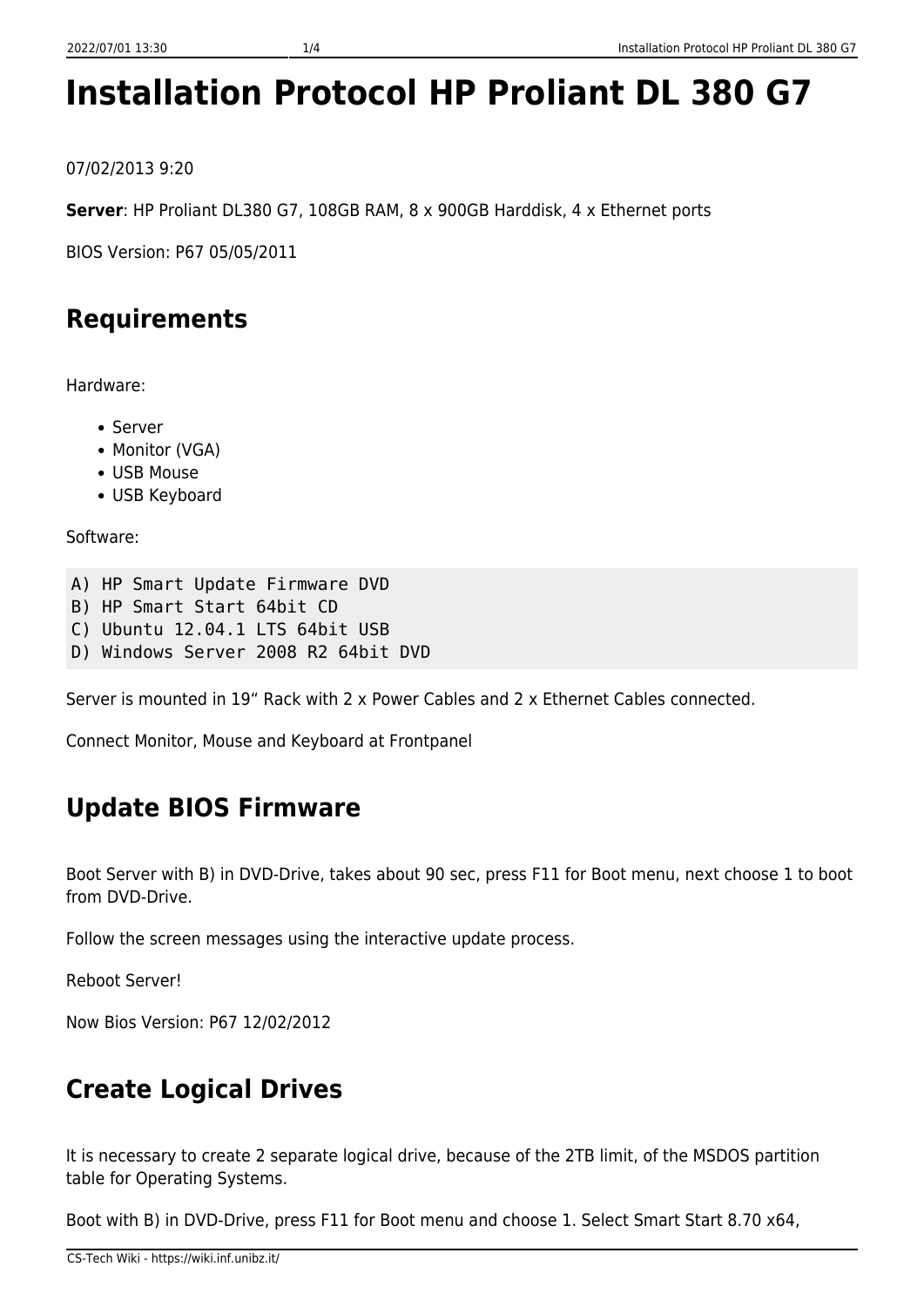Englisch (US) installation language and Deutsch as Keyboard.

Maintenance –> HP Array Config&Diagnostics

Smart Array P410i in Embedded Slot

#### **Operating System Logical Drive**

- 1. Create Array –> Select All (8 Drives)
- 2. Create Logical Drive –> Raid 0, Size 150GB, Strip Size 256KB, Sector/Track 32, Array Accelerator Enabled

#### **Data Logical Drive**

Select Unused Space 6.4TB

1. Create logical Drive –> Raid 0, Size 6556.656GB, Strip Size 256KB, Sector/Track 32, Array Accelerator Enabled

```
Exit ACU
```
–> back to Home select **Install**

### **Install Windows Server 2008 R2**

Choose the drive that you want to install the OS to:

```
Smart Array P410i Controller Slot 0
   - Disk 1: 149.99GB
   - Disk 2: 6.40TB
Next --> Operating System Selection
Retail Media
Microsoft Windows Server 2008 R2 Enterprise x64 Edition
Next --> Media
   - DVD-Rom Media
   - Standard folder/directory format
Next --> NTFS Size 80GBN Next OK
Computer Name: picco
Password: **********
Repeat Password: *******
Organisation Name: Faculty of Computer Science
Owner: KRDB
Time Zone: GMT +01:00
Next -> Next -> Next - Next -> Next
```
Wait for installation to finish 10:20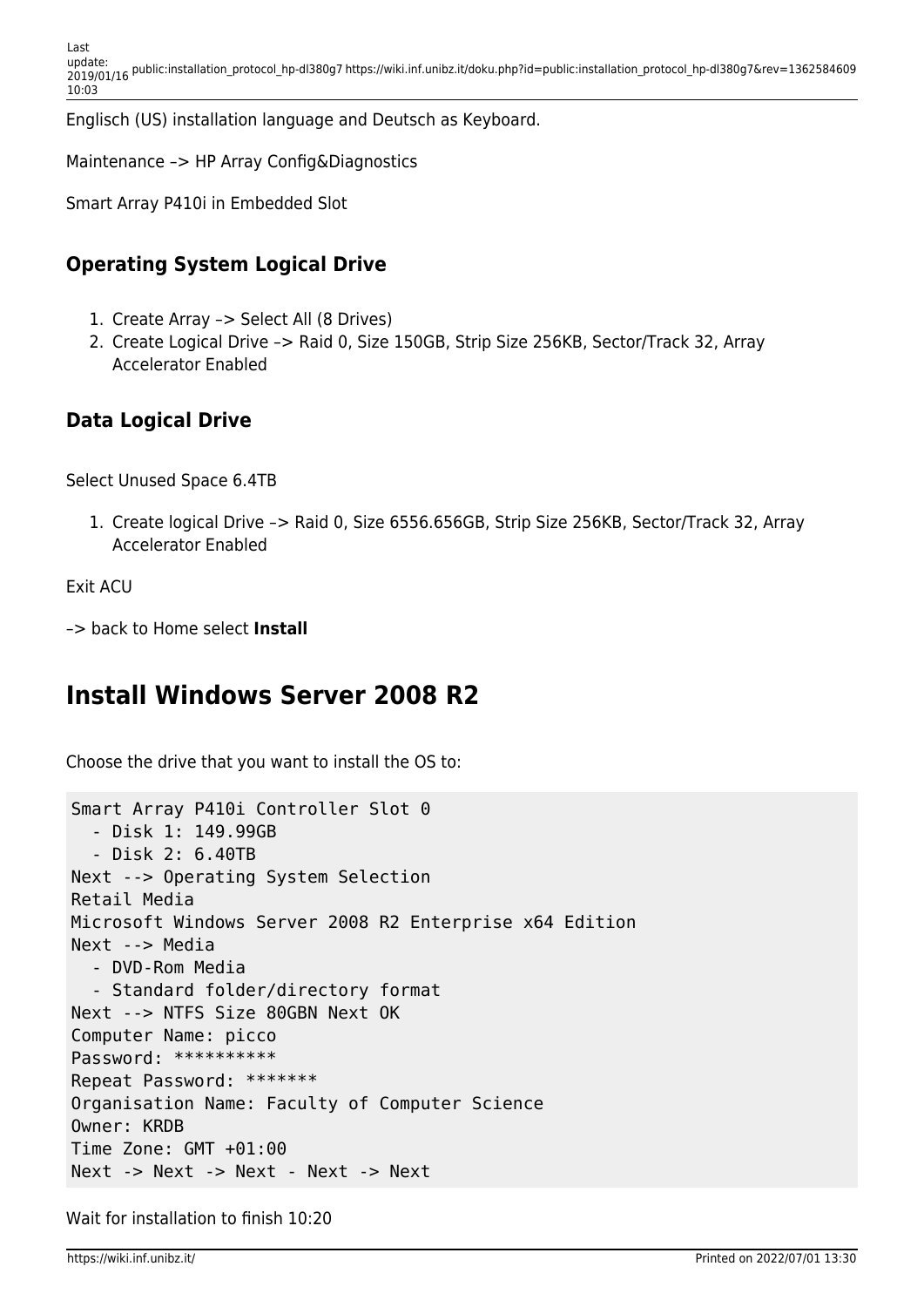Driver copy 27% 10:25

Insert MS Windows 2008 R2 Enterprise x86 Disc!

Agree License

Go for a pee!!

Back at 10:40

- 1. Remove DVD
- 2. Server reboots

Completing installation …..

Restart  $\sim$  10:50

Done → Enter as Administrator 11:00

Preparing your Desktop

Installing System Drivers and Software

Windows will shut-down in 1 minute

login

- 1. Enable eth0
- 2. Install Firefox
- 3. Search for HP Network Utility MS Windows 2008 R2 cp017181
- 4. Online Rom Flash → cp018990
- 5. HP Broadcom 1GB Multifunction MS Windows 2008 R2 cp018068

#### REBOOT

- 1. Open HP Network Utility (Properties)
	- 1. Teaming NFT
	- 2. Set IP manually
- 2. Turn on autmatic update (do not update yet!)
- 3. Join domain (No product key required!)

#### REBOOT

1. Run Windows Update

Go for lunch 12:05

Back from lunch at 13:20

#### Still updating (86 of 102)

#### REBOOT 13:30

1. Run Windows Update again!